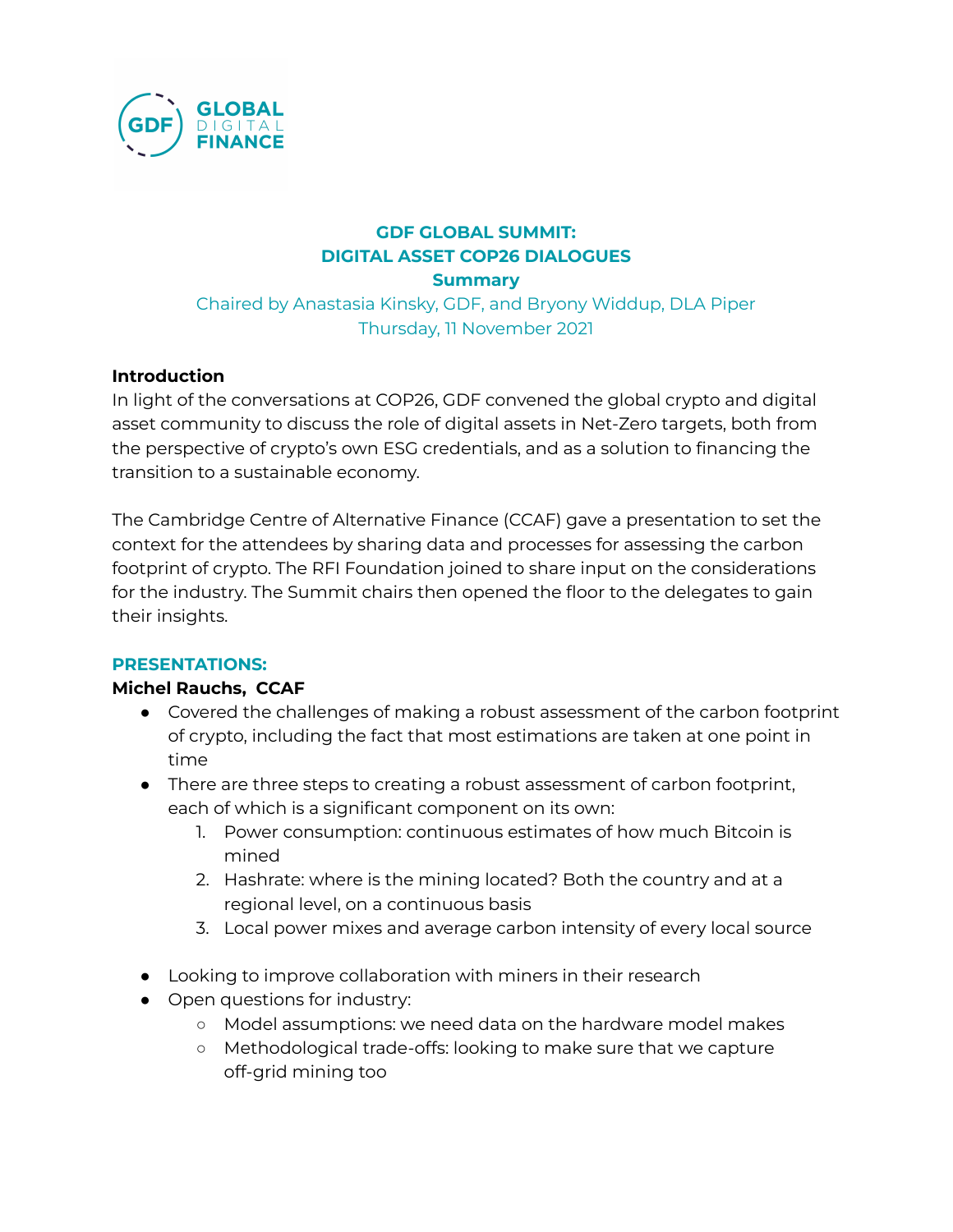

- CCAF are looking to approach other assets and networks beyond Bitcoin
- Need to look at further scope 2/3 emissions understand the value chain, where derivatives fit in, how liable is an exchange, .etc.

## **Blake Goud, RFI Foundation**

- We need to consider the near- and long-term goals. 2050 may seem far off, but there will be a global stock take in 2023, and new targets expected to be set in 2025
- We need to define the boundaries around what we can account for in carbon emissions - set the scope throughout the value chain
- Scope 3 includes investments: how much are digital assets being used in sustainable investments
- Consider the additionality of doing something with digital assets vs traditional forms of banking

### **ROUNDTABLE DISCUSSION:**

### **Participants:**

Martha Reyes, Head of Research, Bequant Frederik Gregaard, CEO, Cardano Laura Douglas, Senior Associate, Clifford Chance Mark Blick, CEO, Diginex ESG Harry Hughes, Chief of Staff, Eqonex Tanya Woods, General Counsel, Hut8 Mining Richard Peers, Founder, Responsible Risk Dr. Peter T. Golder, COO & Global Head of Commercial, Six Digital Exchange (SDX) Borys Pikalov, Co-Founder, Stobox Kirsteen Harrison, Environmental Consultant, Zumo David Ehrich, Executive Director, AIR Doug Miller, Business Development Lead, EnergyWeb

### **Key points:**

### **Crypto's ESG credentials:**

- This is the big opportunity for the crypto sector to lead the way, showing why the technologies that we espouse do set an example for other industries
- We need clarity and standards. GDF should convene standardized indicators that companies should be reporting on, and develop the industry-wide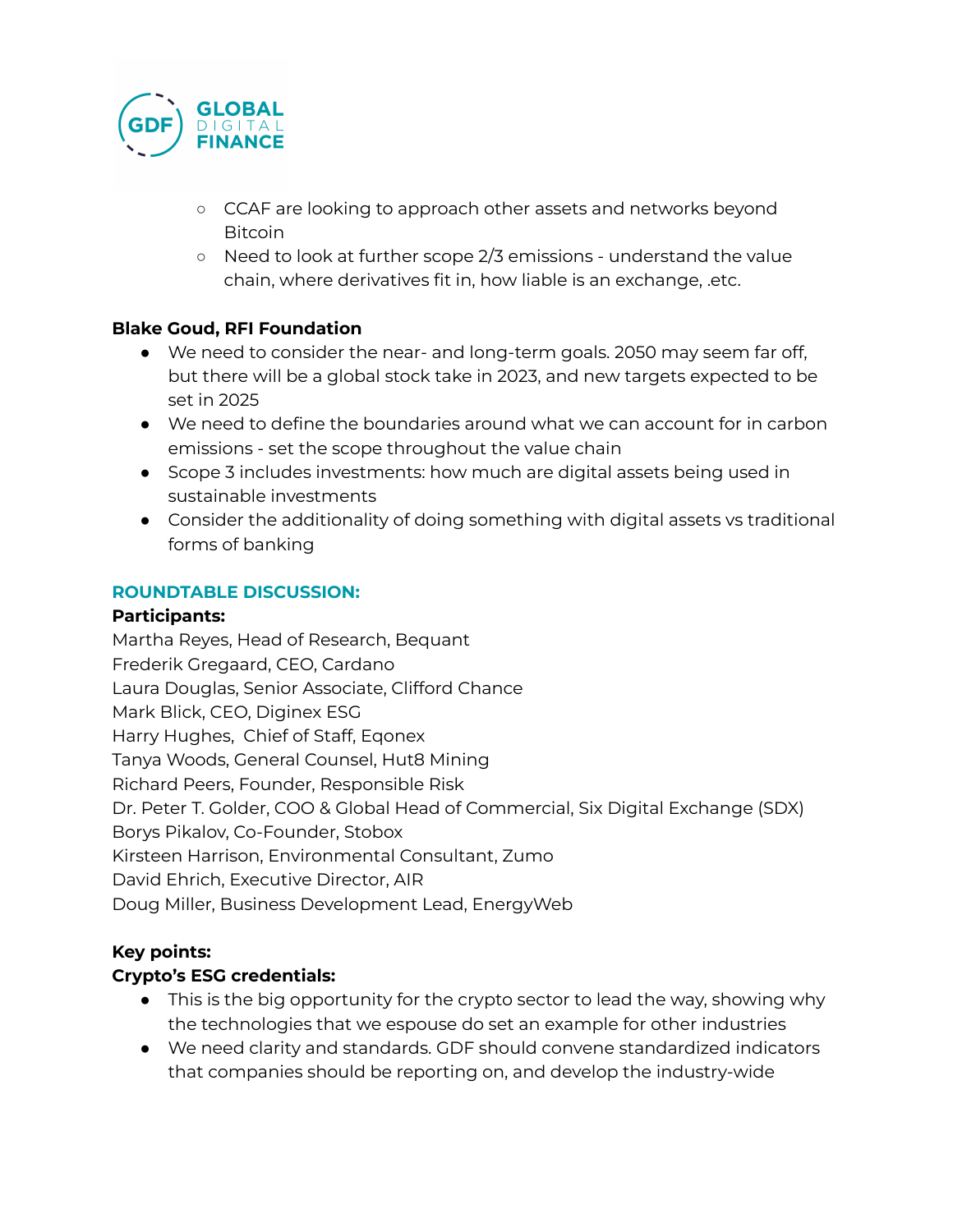

standard for ESG reporting. There is a lack of standards or best practices available for miners in this space.

- Despite the complexities, we must remember that compared to other industries/other sectors, we are in a stronger position as we are focusing on electricity consumption: the supply chain is in many ways simpler, and the data is there if we share it.
- We need to collaborate and be honest with our successes and failures, and hold each other accountable. We are either all winners or we are all losers in this space. There is no competition to be had.
- Our biggest risk is our own public perception of energy use. Until we show that we are taking it seriously and taking action, there is a huge risk that the general public will not see beyond this problem.
- We must take the G and the S seriously too, throughout the supply chain.
- Need to think longer term about where we are heading, rather than simply where we are today: If we were to replace traditional finance, what would our energy usage and environmental impact be?
- Christmas lights at times have bigger environmental impact than the crypto industry.

### **Community approach and initiatives:**

- This community responds quickly and actively to internal and external pressures, and is highly engaged on this already. The user base wants improvements, especially on waste issues. They are extremely aware of the impact of crypto, perhaps even more so than institutional investors.
- The recent narrative has sent our community into rapid discussion and collaboration. We have seen the launch of initiatives such as the Bitcoin Mining Council and the Crypto Climate Accord.
- The Crypto Climate Accord is an industry initiative with a growing community of over 180 companies globally from both crypto and climate energy sectors moving to decarbonize crypto, and use decentralization to prove it.
- Within this community we are developing new open source solutions using decentralized technologies to achieve three things:
	- 1. Make it easier to come up with the energy estimate or carbon estimate for a given type of productivity, meaning that those associated with mining or holdings and transactions
	- 2. Make it easier to search for renewable energy and carbon products using those technologies where the whole lifecycle of these products is captured on a public chain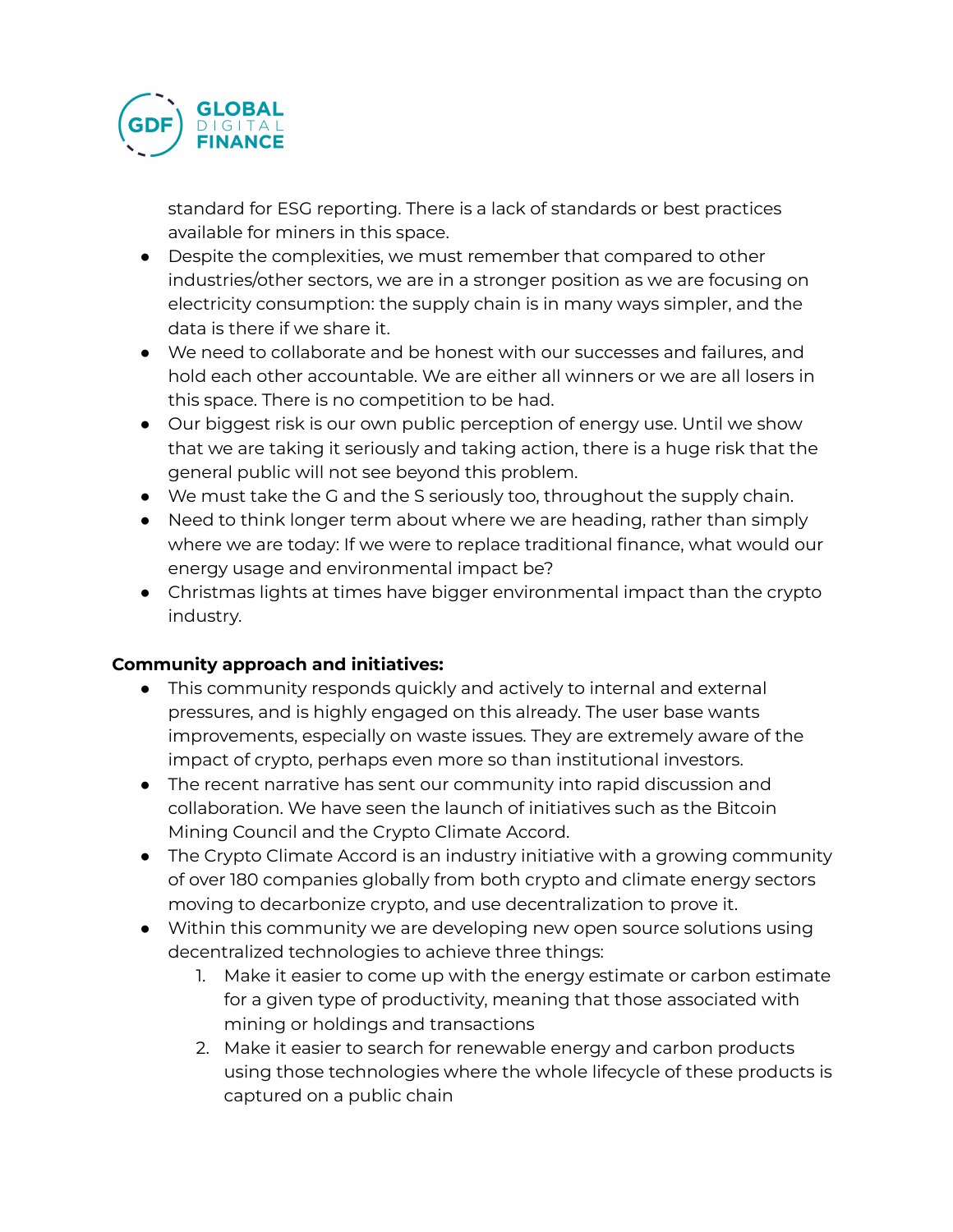

- 3. Prove it verify not just that we have made progress but also to highlight some of the areas where we see big opportunities
- Industry initiatives are working on developing tools such as mining pool operators - either to verify the environmental credentials of their pool, or cover the energies of their entire pool and bake it into the pool fees on the demand side of the market.

## **Data sharing:**

- It is important to get our facts right about our carbon footprint, and the nuances between blockchain networks.
- Where we have open ecosystems, with fluidity and anonymity, it is harder to trace the impact.
- We must share the data: have the metadata on-chain so that we can understand the environmental footprint throughout.
- In calculating the impact, we must encourage an open source approach, including with our methodologies for estimating consumption

### **Sustainability by design:**

- The industry needs to go further than offsetting.
- We have built privacy by design through GDPR. How can we build sustainability by design into blockchain?
- We need systems which clearly incentivize us to do the right thing. We can look at creating the financial incentives for a transition to a green economy.
- We need more discussions on consensus algorithms, whether proof-of-work or proof-of-stake. Would be keen to host a hackathon on what it would take to actually convert proof-of-work currencies to proof-of-stake.
- We can do some more work on comparing the impact of permissioned blockchain to public blockchain, so that we can evaluate options based on the project.
- We can leverage other emerging technologies to support our transition. For example, how can we leverage AI to harness the data on our carbon footprint and turn it into something actionable.

### **Using renewable energy smartly:**

● Biodiversity is also important. When we are developing decarbonization strategies, we need to think about the wider biodiversity impact. E.g. hydro is a renewable source, but has biodiversity challenges.